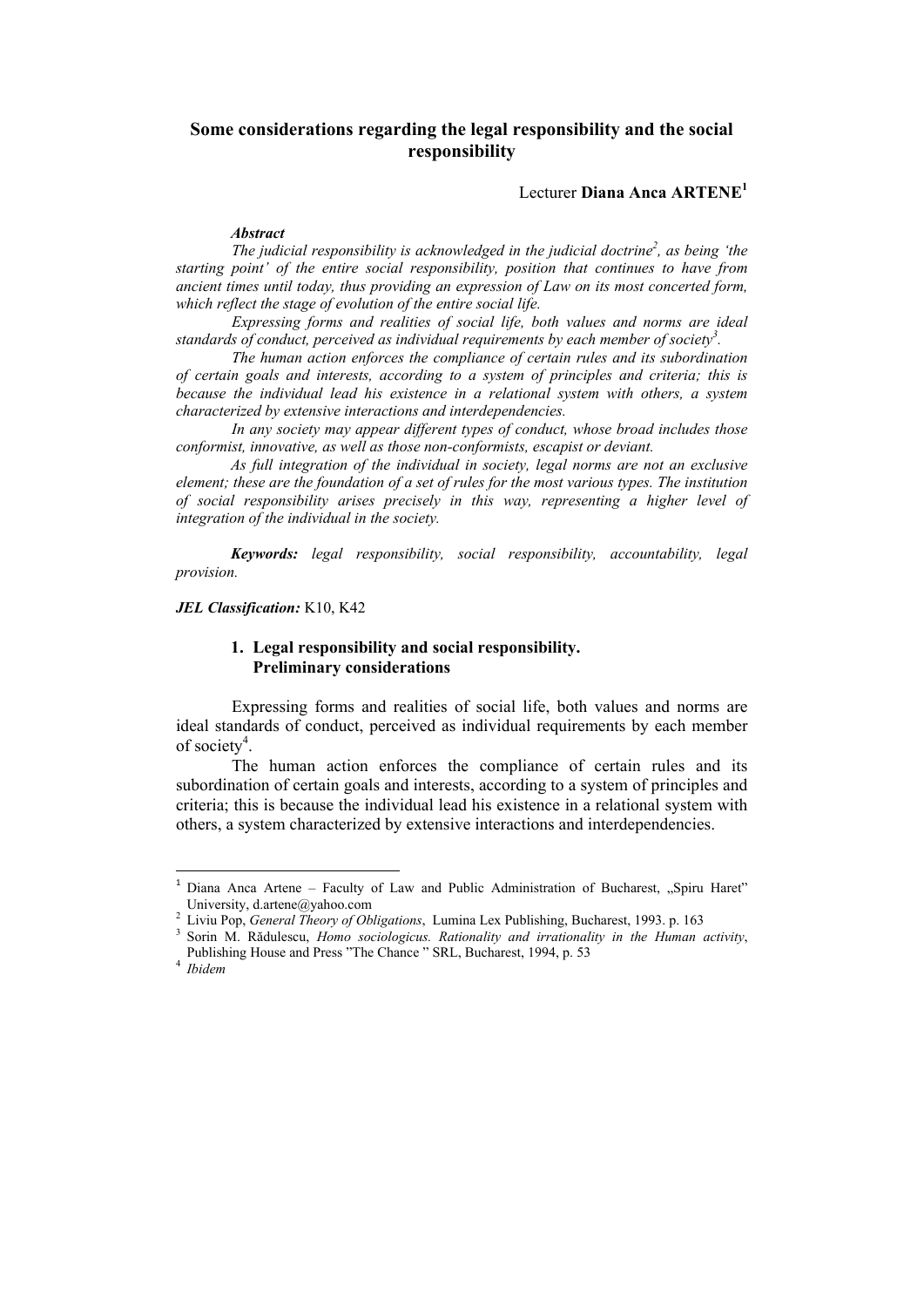In any society may appear different types of conduct, whose broad includes those conformist, innovative, as well as those non-conformists, escapist or deviant.

Whereas any society accepts within it behaviors, different from those as defined in the institutional framework, social norms acting as instruments of pressure and moral restraint, represents an area within which are permitted a number of variations. In this context, it is considered 'social', any conduct which is not due to chance, but is regulated by rules and expectations established and unavoidable and is seen as 'deviant' behavior that does not fit within the institutional framework and socially acceptable by society, appreciate as a 'moral environment<sup>5</sup>.

Any society evaluates the behavior of its members in terms of their compliance to the norms and values recognized and accepted by most people; by not following this norms and values is drawn a social reaction. This reaction results in a series of sanctions that society exercises against irregular or deviant behaviors, thus forcing the individual to be within the limits of social normatively.

Therefore, the responsibility appears as a report externally imposed, based on the official standards authority and on the mandatory subordination of the individual towards the community to which he belongs. For this reason, the individual will perceive and feel the norms, as rules imposed from outside by an authority which belongs to the group or society<sup>6</sup>.

Given the need of the cohabitation in common, the individual may perceive the true content of the norm, can choose to accept it as being in line with its interests, so that the legal norm should no longer look like only an external obligation.

As full integration of the individual in society, legal norms are not an exclusive element; these are the foundation of a set of rules for the most various types. The institution of social responsibility arises precisely in this way, representing a higher level of integration of the individual in the society.

With this in mind, we can argue that social responsibility refers to the behavior elected by the members of the society, in the multiple possible variations, within the social determinism, related to the general interests of society and the objective requirements of social development.

The existence of rules of conduct and by ensuring their compliance, represents a vital necessity for society; for this reason, actions and inactions of the society members generates responsibility.

Social responsibility implies a conscious attitude embodied in a behavior that corresponds to the highest degree requirements, (objective needs) and attitude resulting from a decision, act of conscience and will of the individual<sup>7</sup>.

<sup>&</sup>lt;sup>5</sup> Émile Durkheim, *Tratat de sociologie*, Humanitas Publishing House, Bucharest, 1997, p. 121<br><sup>6</sup> Joanne Petre, Ecctoring Pelice, Dans Pensiu, Tineuat, norma si veloui, Pensue pentru o sociol

Ioana *Petre*, Ecaterina *Balica*, Dana *Banciu, Tineret, norme şi valori. Repere pentru o sociologie a*  tineretului, Lumina Lex Publishing House, Bucharest, 2002, p. 172

Gheorghe Boboş, *Teoria generală a statului şi dreptului*, Didactic and Pedagogical Publishing House, Bucharest, 1983, p. 261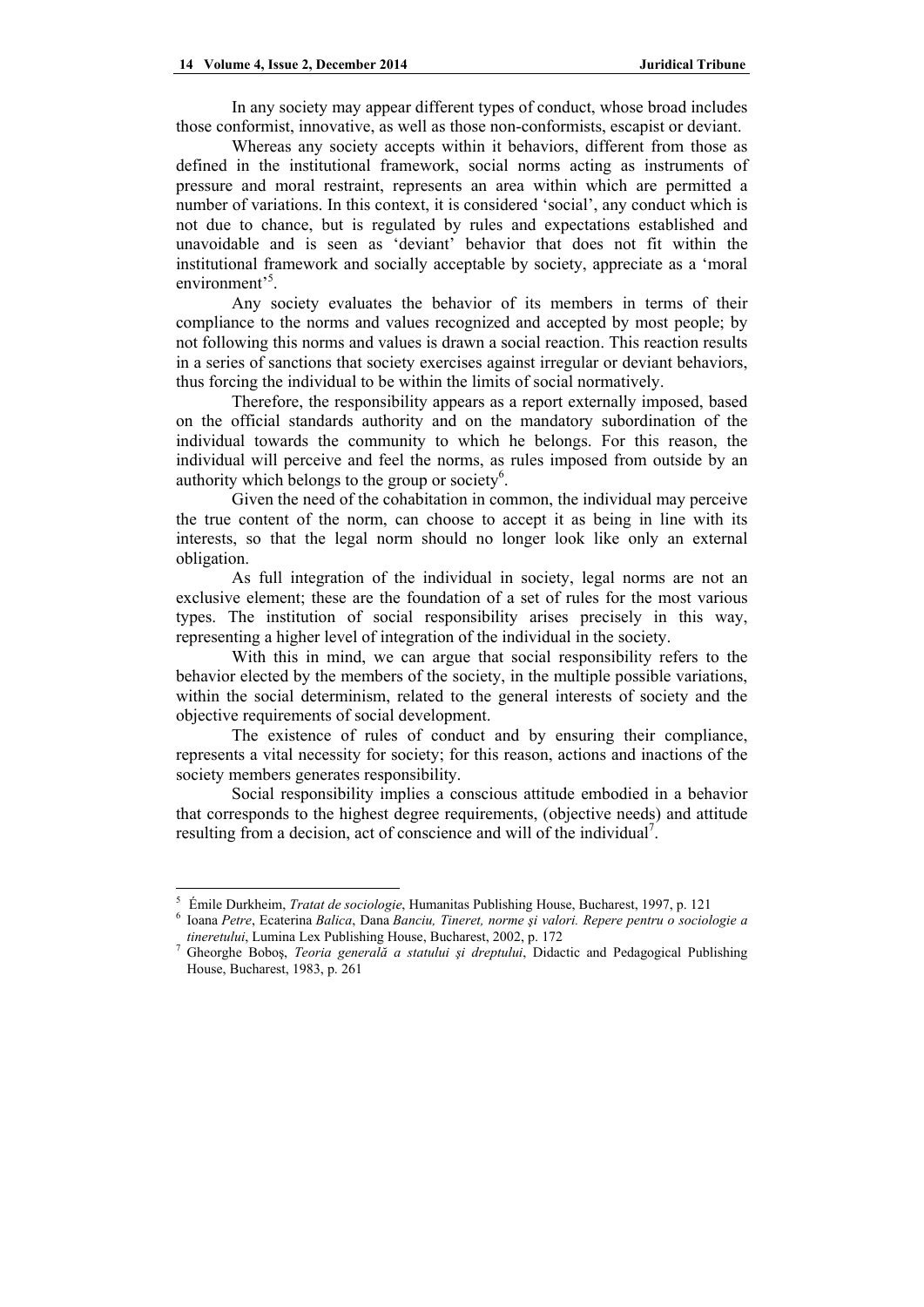Social responsibility exists only by one of its concrete forms of expression: political responsibility, moral, ethical, legal, etc., each having the common general features and its own characteristics.

Each form of social responsibility acts on all other forms, and as a result of their mutual action, forms the general level of social responsibility $8$ .

Even though, the legal responsibility has some peculiarities, it is found in a permanent interdependence and mutual influence with other forms of social  $r_{\text{responsibility}}$ <sup>9</sup> in order to find common social compliance.

 In contrast to the other forms of social responsibility, the specific of the legal responsibility is that it refers to the obligation to respond for the breach of law, which means that the infringement involves the legal responsibility attached to them $10$ .

### **2. Definitions given in the doctrine to the legal responsibility**

In the specialized literature, there have been several attempts to define the institution of legal responsibility.

In the first opinion $11$ , the concept of 'responsibility' was considered to describe the reaction of repression made by society, to a particular human action, attributable, mainly individual (the social reaction represents in case of legal responsibility distinct features) or, as Professor Nicolae Popa appreciates, it is an institutional response, caused by a reprehensible act, reaction organized by law and limited by law.

In another opinion<sup>12</sup>, 'the responsibility' was defined through the categories of obligations: either requirement to support a privation or to repair some damage.

In the same idea, M.  $Costin<sup>13</sup>$ , appreciated that, 'the common meaning of the concept of responsibility, regardless of the form in which it occurs, is an obligation to bear the consequences of non-compliance of some rules of conduct, which rests on the author's obligation to act contrary to these rules, and bearing always the mark of social disapproval of such conduct.

Criticizing these views that see the responsibility as an obligation to support a legal sanction, George Bobos<sup>14</sup>, thinks that: these definitions confuse the

<sup>8</sup> L. Lorictz, M. Străuanu: *Răspunderea juridică parte integrantă a răspunderii sociale* in "Studii şi cerecetări juridice", No.1/1970, p. 9

Şerban Beligrădeanu, *Răspunderea materială a persoanelor încadrate în muncă*, Scientific Publishing House, Bucharest, 1973, p. 11<br><sup>10</sup> Gheorghe Boboş, *cited work*, p. 261<br><sup>11</sup> Nicolae Popa, *Teoria generală a dreptului*, Actami Publishing House, Bucharest, 1998, p. 323 and

following; Genoveva Vrabie, Sofia Popescu, *Teoria generală a dreptului*, "Ştefan Procopiu"

Publishing House, Iaşi, 1993, p. 142 12 Antonie Iorgovan, *Drept administrativ şi ştiinţa administraţiei*, Vol III, Lumina Lex Publishing

House, Bucharest, 1994, p. 149<br><sup>13</sup> Mircea Costin, *Răspunderea juridică în dreptul Republicii Socialiste România*, "Dacia"<br>Publishing House, Cluj Napoca, 1974, p. 7

<sup>&</sup>lt;sup>14</sup> Gheorghe Boboş, cited work, p. 264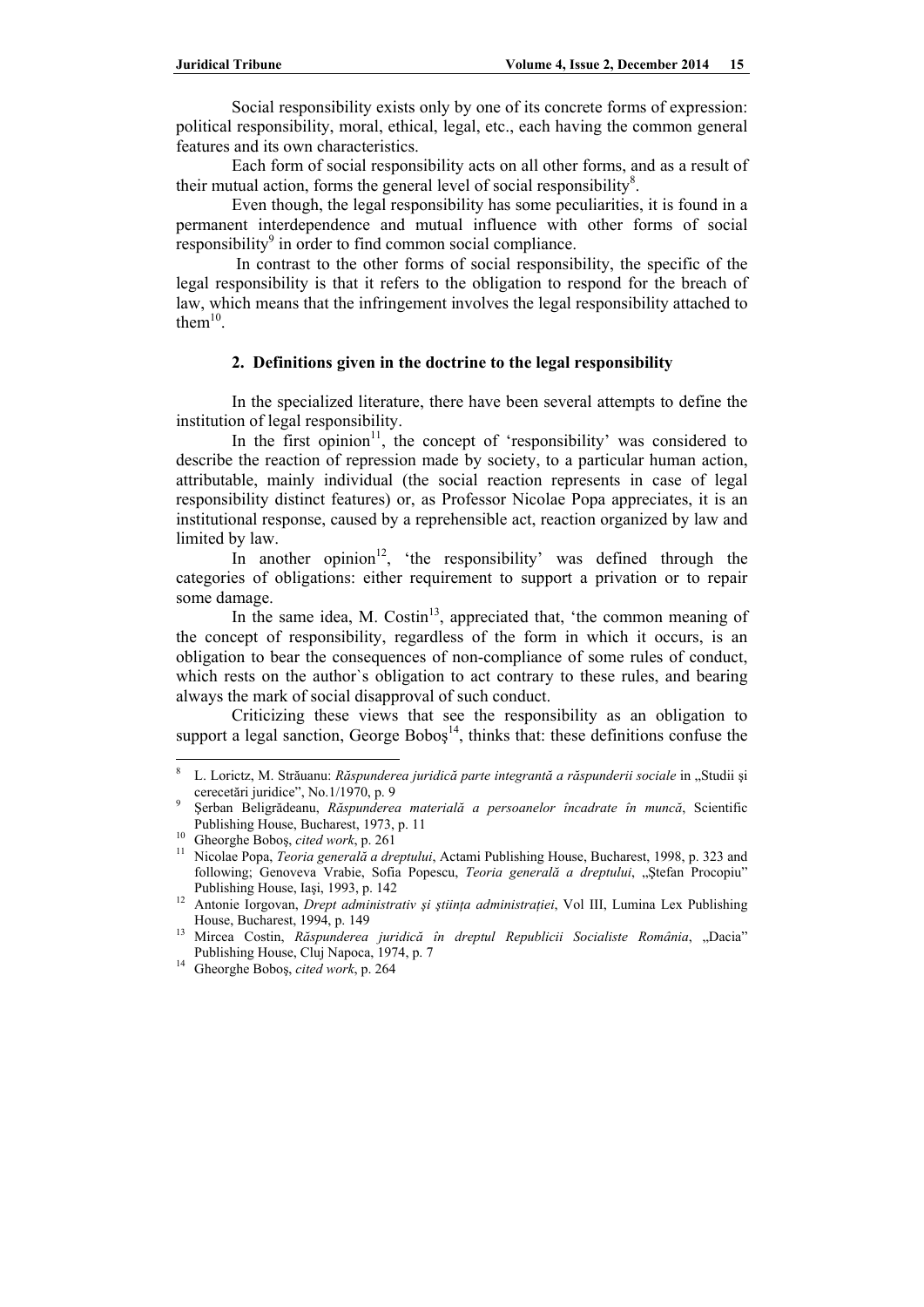responsibility with legal sanction itself, and ignoring the fact that the sanction is only the instrument to achieve legal responsibility, that the legal responsibility and legal sanction are different concepts that should not be confused, the first representing the legal framework for the realization of the second one.

Professor Mihai Eliescu<sup>15</sup>, by highlighting the link between responsibility and sanction in the Civil Law show that: at the origin, the collective reaction, which represents the defining feature of liability pursued both punishing the perpetrator, and, restoring the previous situation for the benefit of producing damage to the victim, saying that:' the compensation still suffers some issues that are related to the notion of punishment, there are cases in which the compensation it is not seek for damage, but repression of fraud or misconduct'.

Even though the idea of punishment is no stranger to any of the forms of legal responsibility, in the most striking way, this is highlighted in the criminal law.

The criminal liability was defined as an obligation of the person who committed an unlawful act, to support legal sanction<sup>16</sup>.

In a third opinion, it is estimated that in order to properly define the legal responsibility must be taken into account its place and role in the complex process of achieving positive law. This is because, the appearance of legal liabilities in the process of making law, occurs only when the infringement with culpability of the rules of law and if followed by application of state coercion by appropriate means degree of social danger of illicit deed committed $17$ .

Another view supported by others and Gheorghe Boboş and Constantin Bulai, it is estimated the legal responsibility as being a judicial relation. It is considered that the legal responsibility cannot be conceived only as a legally constraining the contents on which is formed, on the one hand, the right of a state to excoriate the person who has violated a rule of law and apply the penalties provided by the legal rule violated, and on the other hand, correlative obligation of the guilty person of violating rule, percept to respond to the state for the conduct had. At the same time, is subject to the penalty imposed on the basis of the rule breached $18$ 

Likewise, the Italian theorist Alessandro Levi<sup>19</sup> have defined the legal responsibility as being the derived situation from a previous legal relationship, as a new legal relationship which finds its source in an unlawful act, which consists of the voluntary failure of a benefit required by law, within an original report.

<sup>15</sup> Mihail Eliescu, *Răspunderea civilă delictuală*, Academy Publishing House, Bucharest, 1972, p. 6 and following<br><sup>16</sup> Ion Oancea, *Noțiunea răspunderii penale*, in "Analele Universității București", Social and Legal

Sciences Series, no. 6/1956, p. 133<br><sup>17</sup> Ioan Gliga, *Considerații privind definiția răspunderii juridice*, in "Studia Universitatis Babeș-

Bolyai", Series Jurisprudenția, Cluj, 1970, p. 98<br><sup>18</sup> Constantin Bulai, *Drept penal român*, vol II, "Șansa" SRL, Bucharest, 1992, p. 34<br><sup>19</sup> Alessandro Levi, *Teoria generale del diritto*, Cedam, Padova, 1967, p. 389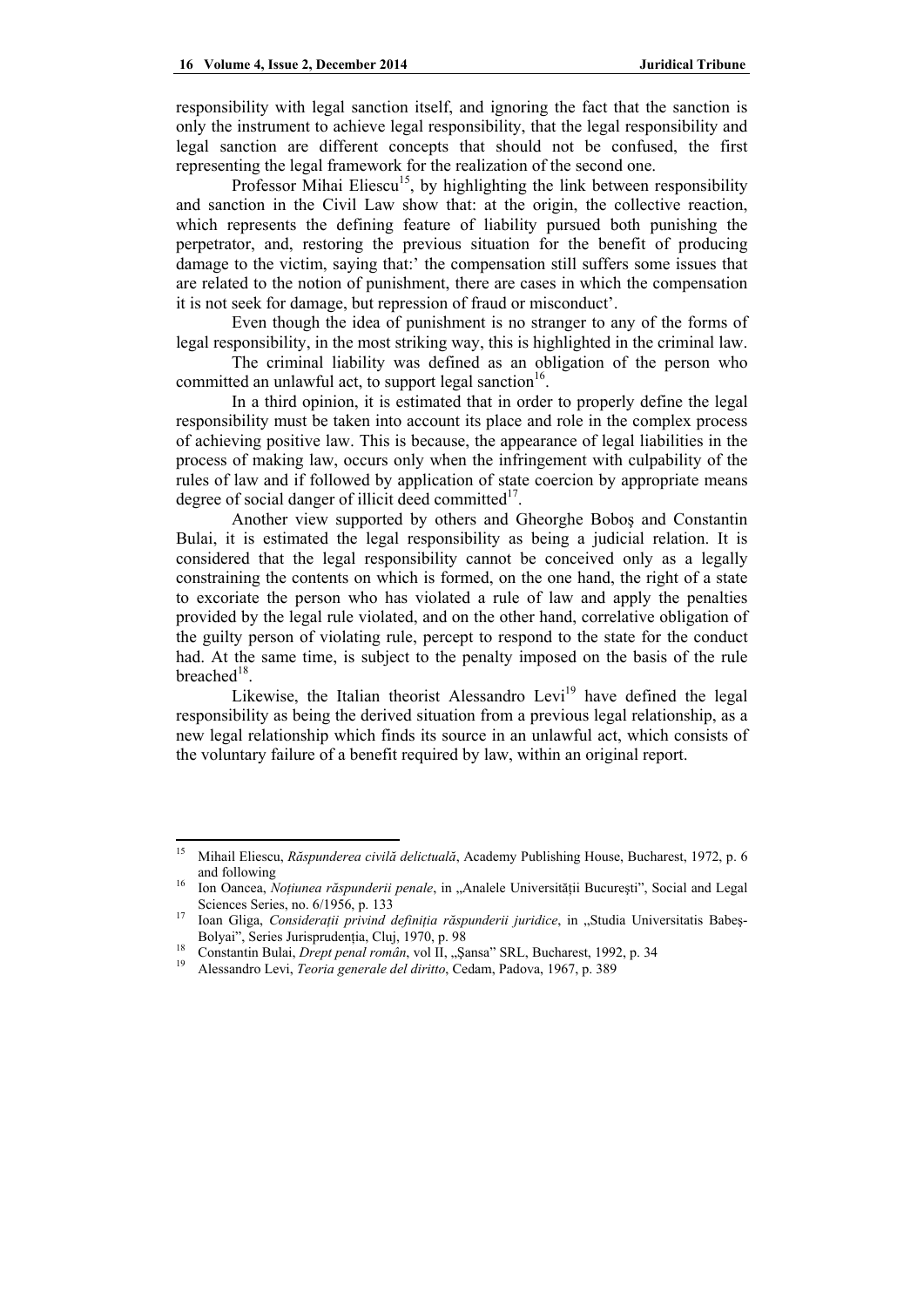There is another opinion saying that the legal responsibility can be repaired by requiring that the persons involved, directly or indirectly causing unjust damage to another $20$ .

Mircea Constantin, trying to synthesize these doctrinal tendencies, appreciated that the legal responsibility, by having its basis in the illegal fact, and the consequence in the implementation of the legal sanction, is a complex of rights and obligations, which form the legal content that link between the state as the only active subject, and the author of the illegal act, the passive subject of that particular legal relationship; the scope of this legal relationship, is the legal sanction, which the author of the illegal act supports in order to restore the rule of  $law^{21}$ .

An interesting definition is formulated by Lidia Barac, according to who, the legal responsibility, is the legal institution which includes all legal norms, aiming at legal relationship that arise within a specific activity undertaken by public authorities under the law, against all of those who infringes and ignore the rule of law, in order to ensure, respect and promote the legal order and the public  $good<sup>22</sup>$ .

Given the common features, of all its practical manifestations, in the specialized literature are stated that: the legal responsibility is the complex of related rights and duties, which by law is born as a result of committing an act that constitutes unlawful coercion to achieve the state through the application of legal sanctions, in order to ensure the stability of social relations in society and of the guidance of the society members to respect the rule of  $law^{23}$ .

# **3. Legal responsibility forms**

Each branch of law by dealing with conditions of responsibility is known as a specific form of legal responsibility.

The comparison and delimitation of legal responsibility forms have a special theoretical importance, but especially practical, establishing the legal nature of liability in each particular case, determining the legal classification of facts.

In legal literature, there have been many controversies, in order to establish concrete forms of legal responsibility.

For their identification, the doctrine has proposed a set of criteria of classification.<br>A first<sup>24</sup>

proposal took into consideration 'interdependence and interference' factors such as: prejudiced social values, type of legal norm whose

<sup>20</sup> Sache Neculaescu: *Drept civil. Teoria generală a obligaţiilor. Curs universitar,* Lumina Lex Publishing House, Bucharest, 2001, p. 185<br>
<sup>21</sup> Mircea Costin, *cited work*, p.27.<br>
<sup>22</sup> Lidia Barac, *Răspunderea și sancțiunea juridică*, Lumina Lex Publishing House, Bucharest,

<sup>1997,</sup> p.40 23 Mircea Costin, *O încercare de definire a noţiunii de răspundere juridică,* in RRD. Nr.5/1979,

p. 83 cited by Liviu Pop in *Teoria generală a obligaţiilor*, Lumina Lex Publishing House, 1993, p. 164 24 Ion Craioveanu, *Teoria generală a dreptului*, Military Publishing House, Bucharest, 1997, p. 261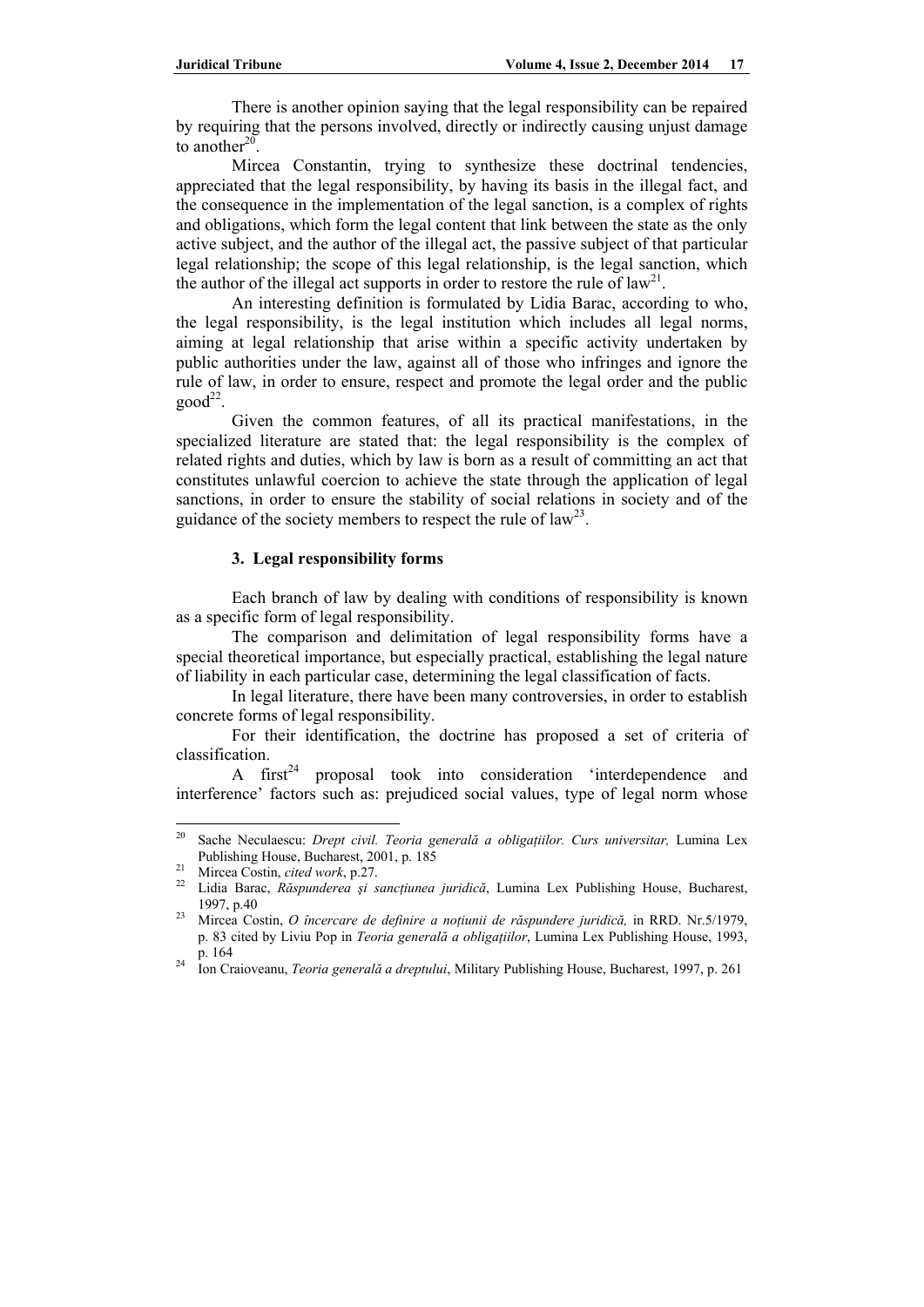violation has occurred, the degree of social danger of the illicit act committed, the perpetrator`s guilt.

Another proposal $^{25}$  concerns the application of two cumulative classes: the nature and social importance of the interest harmed by the illegal act, and defining characteristics of the illicit act.

Considering the above, we can identify the following types of classification:

## **a) Based on the criterion of the nature of the infringed interest:**

- The responsibility to the society, which includes only criminal responsibility.
- The responsibility towards a certain state authority, meaning the administrative responsibility.
- The responsibility towards a smaller community of individuals, including the responsibility from the labor law.
- The responsibility towards the person injured in its legitimate rights, including civil liability.

# **b) Depending on the defining particularities of conduct:**

- The civil liability.
- The criminal liability.
- The administrative liability.
- The disciplinary liability.
- The pecuniary liability.
- **c) Following the affiliation to the branch of law, V. Lazarev, distinguishes the following types of liability:** 
	- The responsibility of civil law.
	- The responsibility of criminal law.
	- The responsibility of administrative law.
	- The disciplinary liability.
	- And others.
- **d) Following the nature of legal sanction:** 
	- Pecuniary liability.
	- Extra pecuniary liability.
- **e) Depending on the subject to whom the responsibility rests:** 
	- The legal liability of individual.
	- The liability of the legal person.

## **f) Following the relationship between the two major branches of law:**

- The responsibility for public law.
- The responsibility of private law.

Regardless of the varying nuances, it is considered<sup>26</sup> that such liability (civil, criminal and administrative) is given by the legal provision violated.

<sup>25</sup> Sofia Popescu, *Teoria generală a dreptului*, Lumina Lex Publishing House, Bucharest, 2000, p. 324 26 Sofia Popescu, *cited work*, p. 324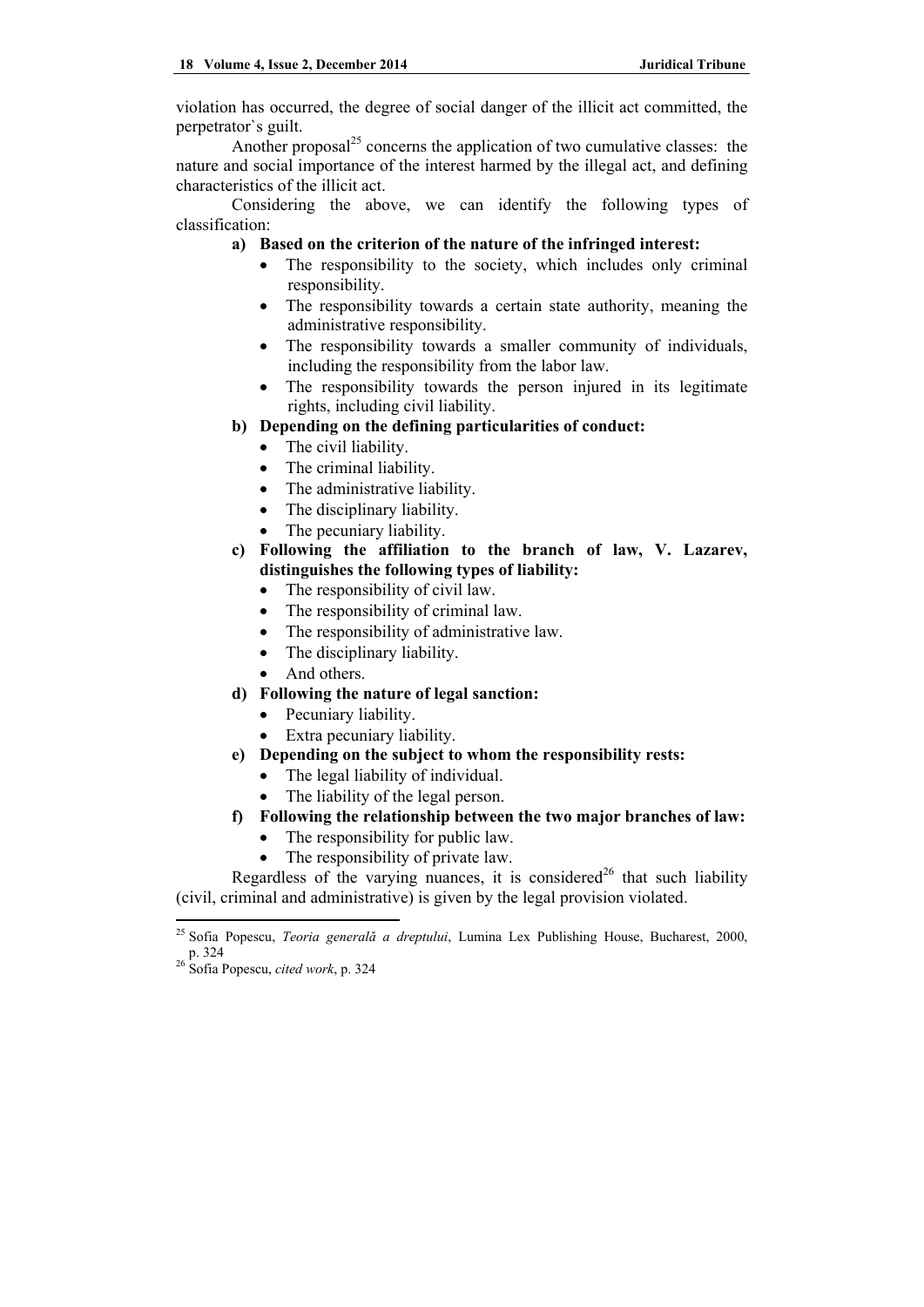Between the forms of legal responsibility, established by any of the mentioned criteria, there are some similarities and some differences.

The main similarity is that, the state is the only holder of the prerogative to reestablish the order in the modern society, without being accepted a form of private accountability.

Are established similarities between the forms of each branch, such as the existence of contractual liability and tort liability is subject to the existence of a loss of property, an illegal act and a causal connection between the injury and act committed $^{27}$ .

## **4. The accountability and the responsibility**

The definition of the responsibility was not made through a legal text, through a general rule or a standard definition, which is likely to limit this phenomenon more research horizon.

In these circumstances, was discussed as being imperative to create a general theory of legal liability. In the doctrine<sup>28</sup>, was considered that the task of developing a theory must belong to The General Theory of Law, whereas, only this science, which is the core of the legal system sciences, aims to highlight the common elements to define law.

Therefore, as I said before, even though there are many legal standards which regulate various forms of legal responsibility, the law does not give a general definition of legal responsibility or of the any of its concrete forms.

Both, the law and especially in the legal literature, we encounter two terms with approximately the same value: the notion of responsibility and that of accountability.

Etymologically speaking, 'responsibility' term is derived from the Latin word '*spondeo*' which means in the Roman law, the solemn obligation of the borrower to the lender, to fulfill its performance undertaken in the contract.

Having regard to the etymological sense, in theory<sup>29</sup>, the meaning attributed to the notion of responsibility is that of obligation to repair, duty resulting from an offense or *quasi* offense.

In Greek or Latin language, the native meaning for 'responsibility' term was according to the philosopher H.L.A Hart, to respond to allegations or charges, after which, if shown to be valid, the person accused, failing to remove them, became liable to punishment<sup>30</sup>.

Very often, the term 'accountability' was defined through the term 'responsibility'. Between these two terms there is a linguistic equivalent; in

<sup>&</sup>lt;sup>27</sup> *Idem*, p. 329<br><sup>28</sup> Mircea Costin, *cited work*, (1974), p. 10 and following..<br><sup>29</sup> H. Lalou, *La responsabilité civile. Principes elementaires et applications practique*, Paris, 1928,<br><sup>29</sup> P. 1

p. 1 30 H.L.A.Hart, *Punishment and responsability, Essaey in the Phyolsophy of Law*, Clarendom Press, Oxford, 1968, p. 215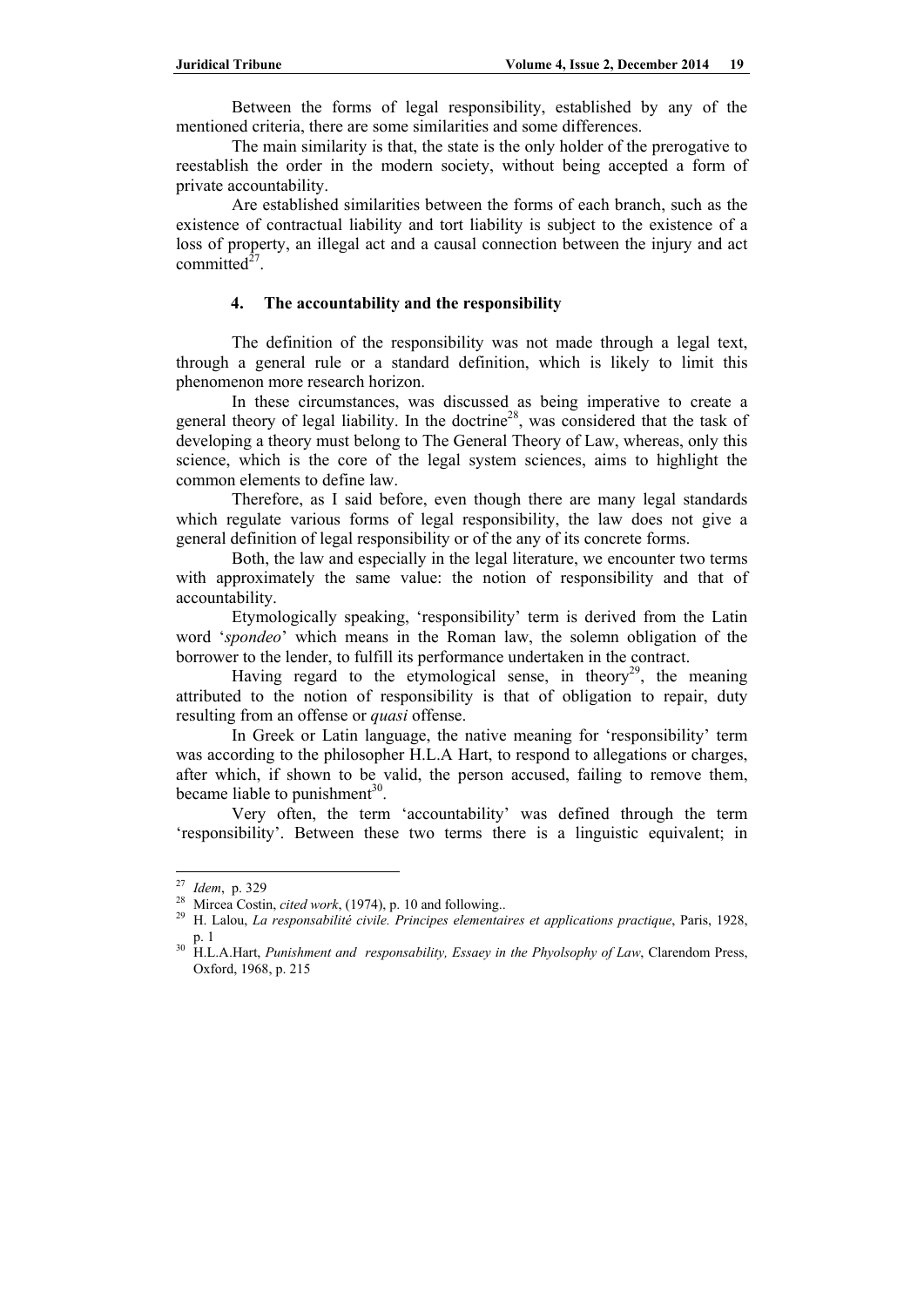Romanian language existing two synonymous- accountability and responsibilitywhich are explained through their Latin and French etymology.

The explanations of the etymological meaning of the two terms are sufficient to understand how they can be expressed through the same content, which may explain why, on the one hand, always can be substituted with one. On the other hand, why, in another case, the terms expressing different meanings are used in a sense of another.

The Dictionary of the Romanian language<sup>31</sup> establish the equivalence of the two terms by defining the accountability as 'the respond to, responsibility' and the responsibility as' an obligation to make something, to respond, the content to give something responsibility'.

Larouse Dictionary<sup>32</sup>, defines responsibility (the word 'responsibility' does not exist in French language) as 'an obligation to compensate damages caused to others by his own act or by a person who depends on it, or by an animal or thing found in his guard' obligation to the punishment prescribed for an offense committed '.

It is specific to Romanian  $law<sup>33</sup>$ , the notion of responsibility, seen as a legal obligation according to a normative legal act; the term responsibility brings into question the fact that, by virtue of a law and under normal mental capacity, one can be liable for an act committed by him.

It should be noted, that the concept of 'responsibility' is broader than that of 'accountability', otherwise including it. While the notion of 'accountability' means the fulfillment of obligations or restrictions compliance (taking into account the defined behavior, especially towards social norms<sup>34</sup>), the notion of 'responsibility', has a much broader nature, these in relation to the activity held by the individual on his own initiative, based on free choice of objectives, among more are possible.

### **5. Conclusions**

Responsibility does not exclude accountability, but, somehow involved, is not limited to it; the field of development responsibilities exceeding by far, the sphere of liability, regardless of its nature<sup>35</sup>.

After that, in starting, the concept of responsibility was placed only on moral ground, newer research revealed the emerging need for accountability in the law field. In this sense, the doctrine<sup>36</sup>, explained that: 'through a reductionist

<sup>31</sup> *Dicţionarul Limbii Române Moderne*, Publishing Socialist Republic of Romania, Bucharest, 1958, p. 695 și 713<br><sup>32</sup> Nouveau petit Larousse, Libraire Larousse, Paris, 1971, p. 802<br><sup>33</sup> Mihai Bădescu, *Teoria răspunderii și sancțiunii juridice*, Lumina Lex Publishing House,

Bucharest, 2001, p. 114<br>
<sup>34</sup> A. Hlavek, *Problema responsabilității* in "Revista de filosofie", no. 2/1975, p. 161<br>
<sup>35</sup> Mihai Florea, *Responsabilitatea acțiunii sociale*, Scientific and encyclopedic Publishing House, Bucharest, 1976, p. 30 36 Nicolae Popa, *Teoria generală a dreptului*, Proarcadia Publishing House, Bucharest,1993, p. 316